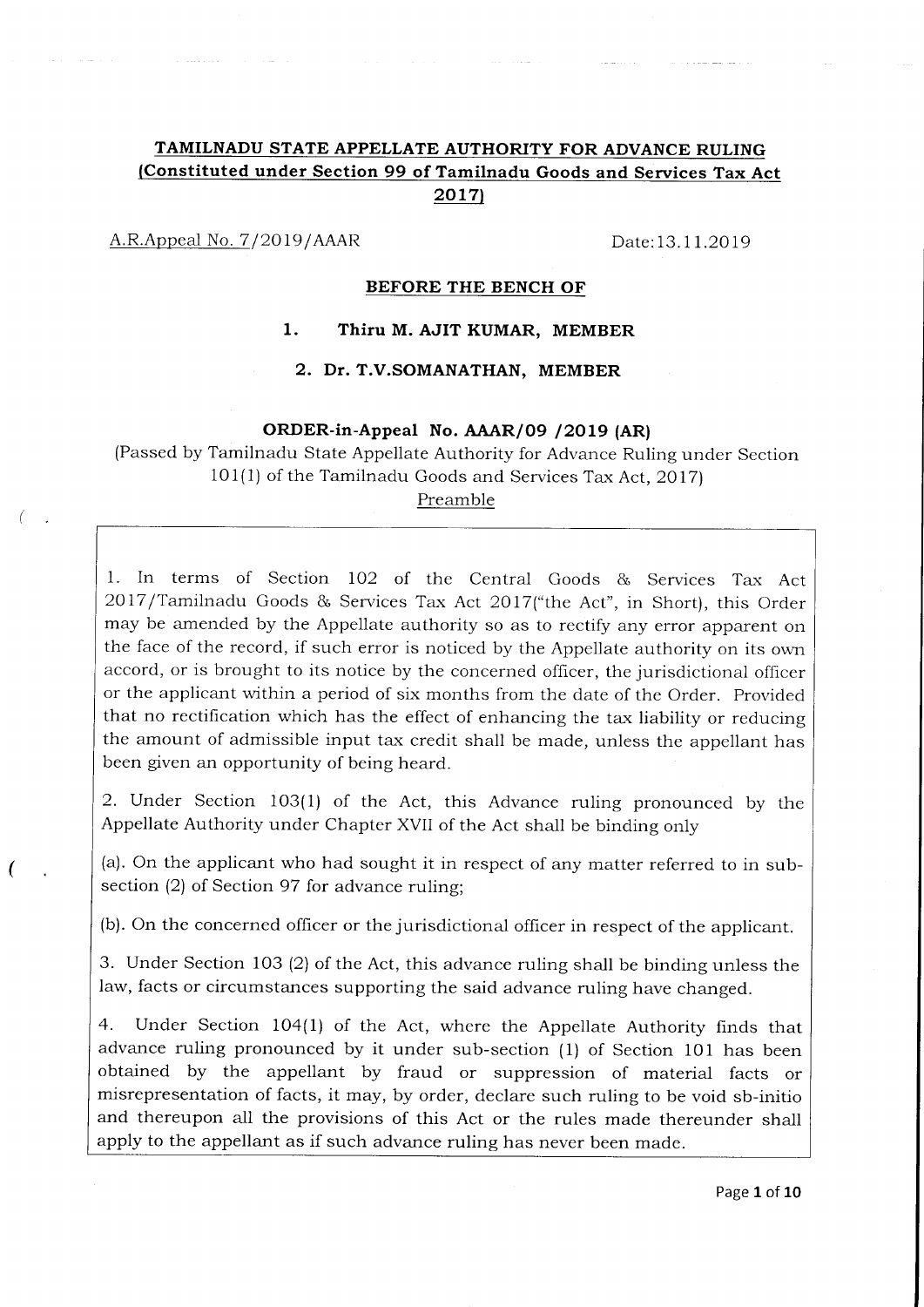| Name and address of the appellant     | Specsmakers Opticians Private Limited, |
|---------------------------------------|----------------------------------------|
|                                       | 20, Kannadasan Street,                 |
|                                       | T.Nagar, Chennai - 600 017             |
| GSTIN or User ID                      | 33AAPCS6371Q1ZH                        |
| Ruling<br>Order<br>against<br>Advance | Order No. 27/AAR/2019                  |
| which appeal is filed                 |                                        |
| Date of filing appeal                 | 03.09.2019                             |
| Represented by                        |                                        |
| Jurisdictional Authority-Centre       | Chennai South Commissionerate          |
| Jurisdictional Authority - State      | The Assistant Commissioner (ST),       |
|                                       | T. Nagar Assessment Circle.            |
| Whether payment of fees for filing    | Yes. Payment of Rs. 20000/- made vide  |
| appeal is discharged. If yes, the     | challan No.SBIN19093300010691<br>dated |
| amount and challan details            | 03.09.2019                             |

At the outset, we would like to make it clear that the provisions of both the Central Goods and Service Tax Act and the Tamil Nadu Goods and Service Tax Act are the same except for certain provisions. Therefore, unless a mention is specifically made to such dissimilar provisions, a reference to the Central Goods and Service Tax Act would also mean a reference to the same provisions under the Tamil Nadu Goods and Service Tax Act.

The subject appeal has been filed under Section 100(1) of the Tamilnadu Goods & Services Tax Act 2017/Central Goods & Services Tax Act 2017 by M/s. Specsmakers Opticians Pvt Ltd (hereinafter referred to as'Appellant'). The appellant is registered under GST vide GSTIN 33AAPCS6371Q1ZH. The appeal is filed against the Order No.27/AAR/2019 passed by the Tamilnadu State Authority for Advance ruling on the application for advance ruling filed by the appellant.

2. The appellant are carrying on business activities in respect of spectacle frames, sun glass lenses, contact lenses as well as reading lenses. They procure these items locally as well as by way of import. The appellant have their main office in the State of Tamil Nadu and have branches in various States outside Tamil Nadu. The goods procured / imported are transferred to various branches for subsequent supply to customers by those branches.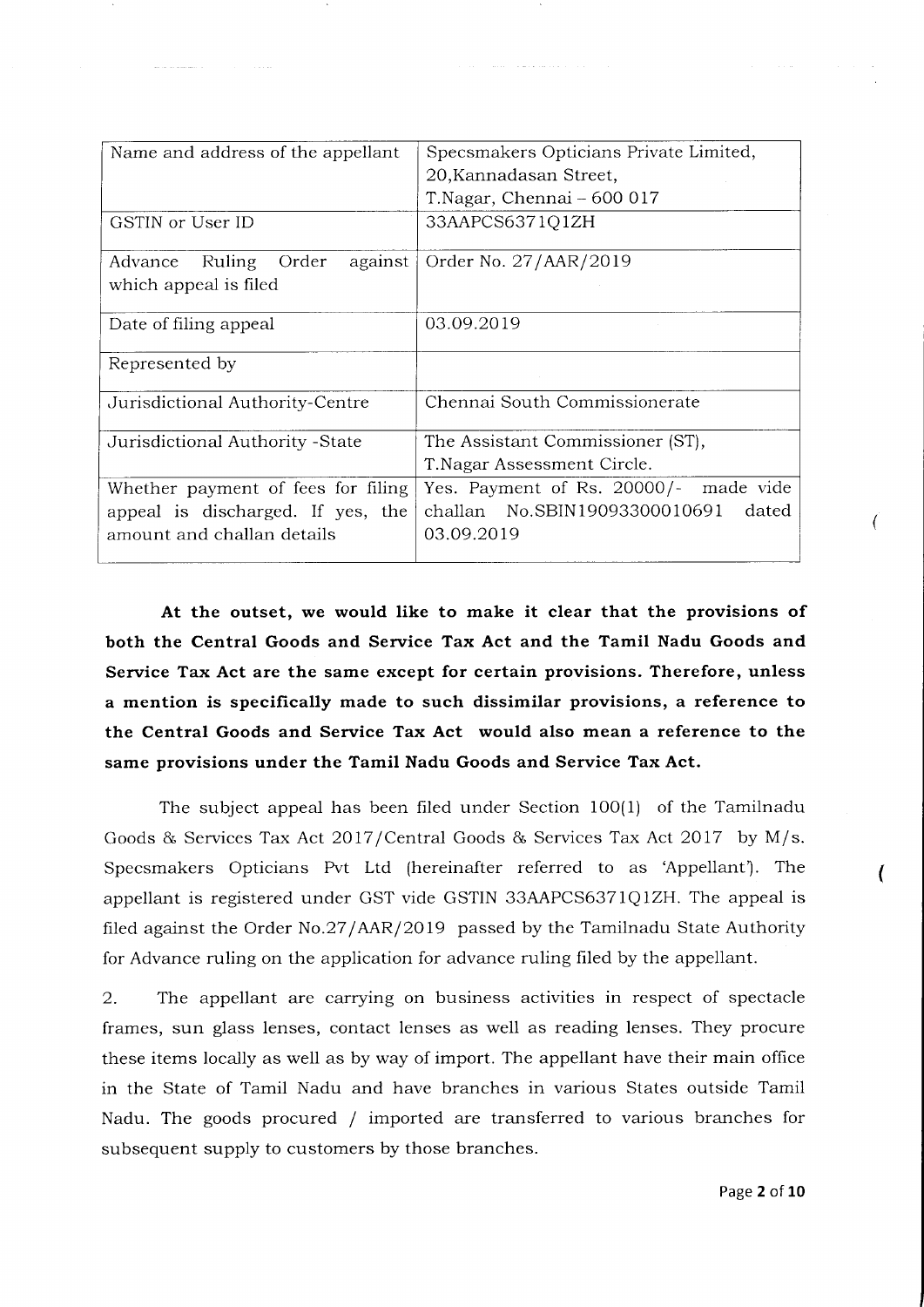2.7. Under GST Law, supply to branches outside the State is considered as supply between distinct persons and accordingly, appropriate tax is to be paid. The appellant are required to adopt value as per Rule 28 of CGST Rules, 2017. Rule 28 provides for various options. Since the branches of the appellant located in various other States are eligible to take full Input tax credit in respect of supplies made to them, the appellant wanted to adopt price as per the second proviso to Rule 28 for payment of tax for such transfers. The appellant sought the authority for advance ruling to determine the value to be adopted in respect of transfer to branches located outside the State.

3. The Original Authority has ruled as follows:

 $\overline{\mathcal{L}}$ 

The value in respect of supply of goods i.e. Lenses, Frames, Sun Glasses, Contact Lenses as well as Reading Glasses, Complete spectacles by the applicant to distinct persons being branches outside the state of Tamil Nadu shall be the open market value of such supplies that is available as per of Rule 2B(a) and Explanation (a) to Chapter IV of CGST/TNGST Rules 2017 read with Section 15 of the CGST/TNGST Act 2017. Where the goods are intended for further supply as such by the recipient, the applicant has the option to adopt an amount equivalent to ninety percent of the price charged for the supply of goods of like kind and quality by the recipient to his customer not being a related person as the value of such supplies to the distinct recipient as per proviso to Rule 28 and Explanation (a) and (b) to Chapter IV of CGST/TNGST Rules 2017 read with Section i5 of the CGST/TNGST Act 2OI7.

4. Aggrieved by the above decision, the Appellant has fi1ed the present appeal. The grounds of appeal are as follows:

 $\triangleright$  In paragraph 4.3 of the order, the Authority has observed that once Rule 2B(a) is applicable, Rule 2B(b) or ( c) cannot be used by the appellant for determining the value of the supply of goods between distinct persons. The appellant do not have any dispute with this stand and it is not their case that valuation as per Rule 2B(b) or (c) is to be considered. The appellant are concerned only with the application of provisos contained in Rule 28 to the facts and circumstances of their case.

Page 3 of 10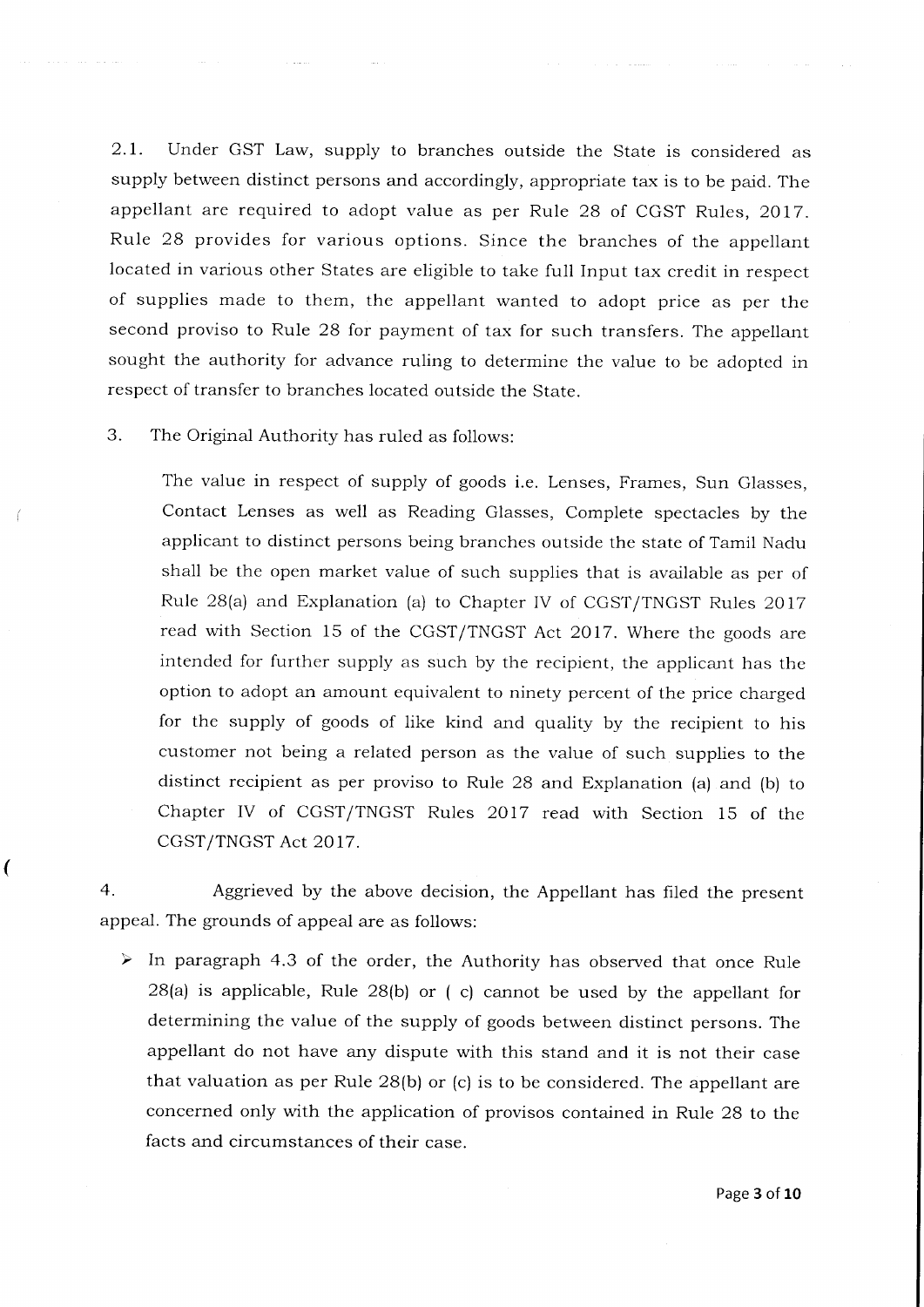- $\triangleright$  In paragraph 4.4 of the order, the Authority has observed that recipients (branches) in other states further supply such goods to their customers without any further value addition, i.e. they are supplied as such. The appellant submit that they have not made any specific averment to that effect in their application. While sun glasses are further supplied as such, spectacle frames are fixed with lenses depending, upon customers requirements and then, supplied. Thus, it is the case of the appellant that under both these situations, their branch offices located outside the State are entitled for full input tax credit for such supply received by them.
- $\blacktriangleright$ Rule 28 contains two provisos and each proviso is to take care of a particular situation. The first proviso is applicable in a case where the goods are intended for further supply as such by the recipient. The second proviso is applicable to a situation where the recipient is eligible for full input tax credit.
- $\triangleright$  The first proviso refers to ninety percent of the price charged for the supply of goods of like kind and quality by the recipient to his customer not being a related person. The second proviso refers to a situation where any value declared in the invoice is to be treated as open market value when recipient is eligible for full input tax credit. Thus, these two provisos cater to different situations and lower authority erred in holding that they have to be only sequentially applied.
- With regard to the second proviso, when full input tax credit is  $\blacktriangleright$ available, it is provided that the value declared in the invoice is to be treated as open market value of the goods or services. In other words, there is no requirement that these provisos should be applied only sequentially. They are provided to take care of different situations and taking into account the fact that the open market value is specifically defined in Chapter IV or CGST Rules, 2017, the value declared in the invoices in respect of cases where the recipient is eligible to take full input tax credit will be the value relevant for payment of tax when the goods are transferred to the branch.
- The observations made in paragraph 4.5 by the authority to the effect that the supplier may adopt the value higher than the open market value,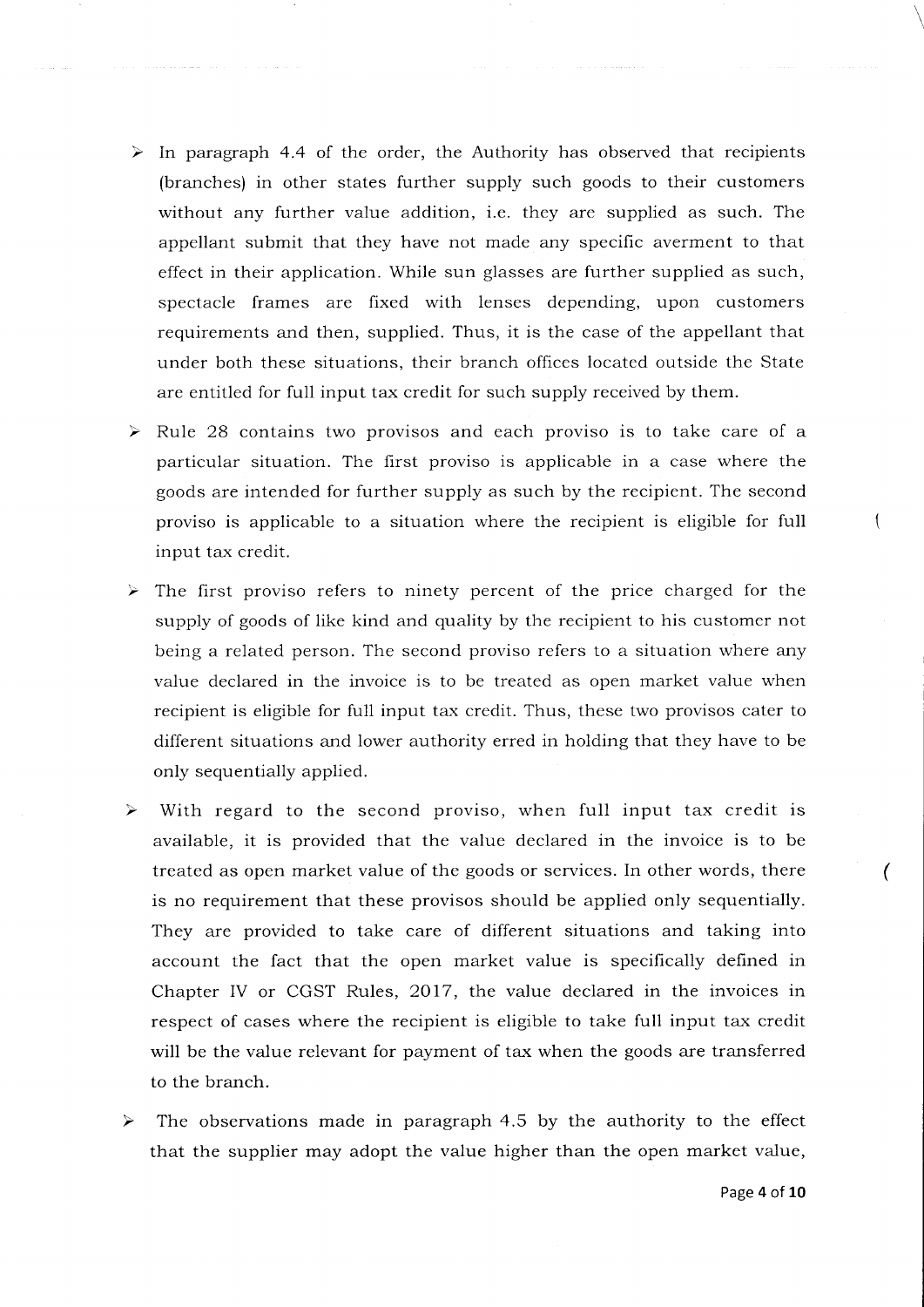which will lead to accumulation of input tax credit and that is not the intention of taxation based on value addition. At best, these are only surmises and secondly, when the first supply is made, the appellants cannot choose to adopt a value higher than the open market value only for the purpose of enabling their branch offices to get more credit. Since at the first instance, if a higher value has to be adopted they have to pay higher tax, such a course is unwarranted as well as unnecessary. Thus, the observations in paragraph 4.5 made by the lower authority are misplaced.

- It is only with the intention to avoid blocking of capital / funds, the ≻ legislature has provided a situation, where when the distinct person is eligible to take full input tax credit and is going to make further supply, then, in respect of initial supply, it is not necessary to adopt only open market value and pay higher tax and block such tax amounts. In such a situation, till the credit is used by branch offices, the credit amount will remain accumulated. On the other hand, when full credit is taken at a lower value and further supply is made at a higher value at the point of supply, the branch offices will utilize the credit and also pay additional tax based on the open market: value at the time of making further supply.
- $\blacktriangleright$ The appellant will be entitled to adopt any value range for supply of these items to their branches when their branches are entitled to take full credit of the tax paid and such values, therefore, adopted by the appellant are to be treated as open market value for the purposes of CGST Act and Rules.

#### PERSONAL HEARING:

l

5. The Appellant was granted personal hearing as required under law before this Appellate Authority on  $10<sup>th</sup>$  October 2019. The appellant sought adjournment vide their letter dated 9<sup>th</sup> October 2019. Another opportunity was extended on 08.11.2019. The Authorized representatives of the Appellant S/Shri. S. Murugappan, R. Mansoor Ilahi, Advocates and J. Venketramanan, CFO of the appellant company appeared for hearing. They reiterated the written submissions filed along with the Appeal. They also furnished copy of the decision of West Bengal Authority for Advance Ruling [ 2018(13) G.S.T.L 343 (AAR-GST)] and that of Appellate Authority | 2OIB (17) G.S.T.L 698 (App.AAR-cST)l in respect of GKB lens Pvt. Ltd citing similus.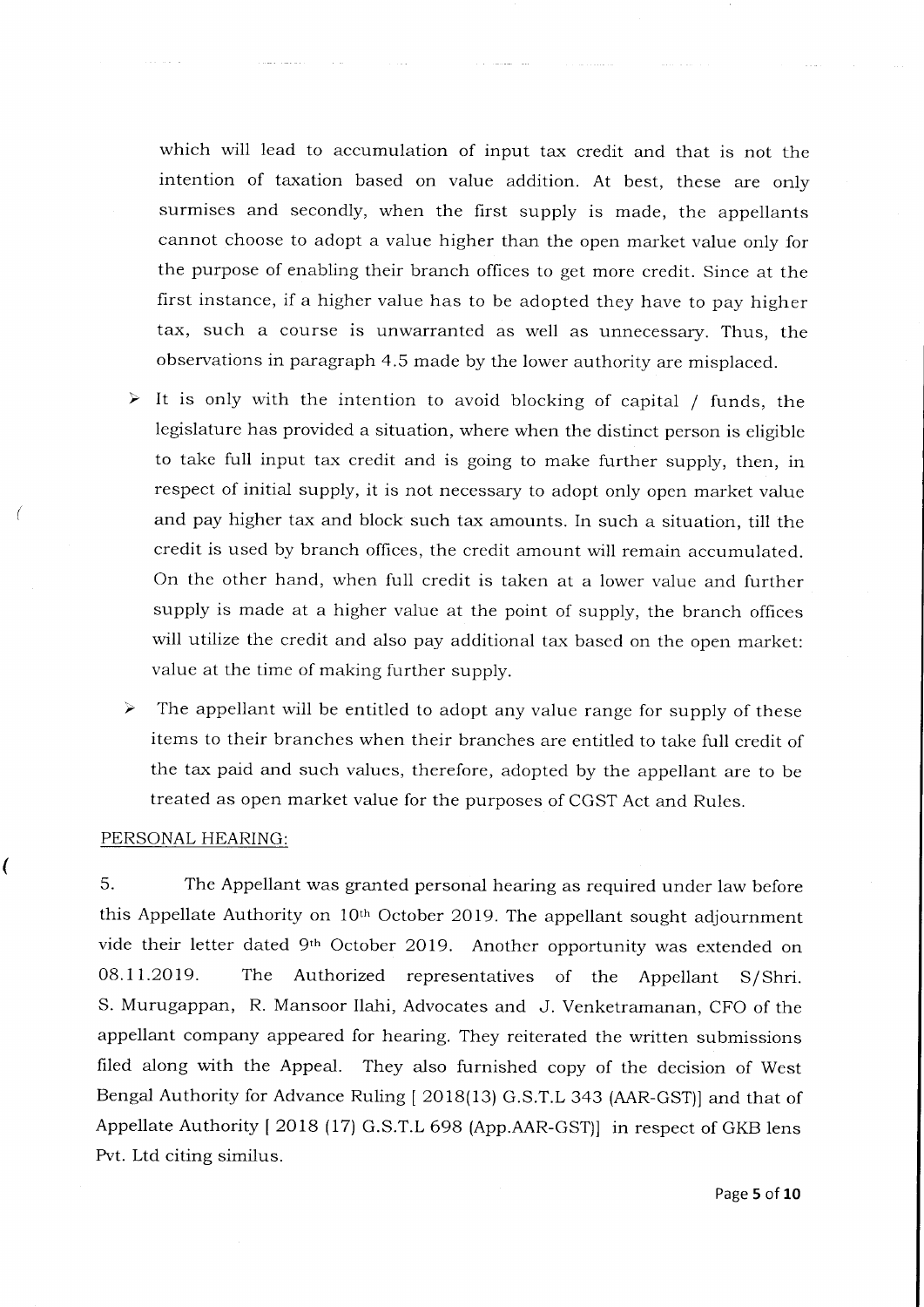#### DISCUSSION:

6. We have carefully considered the various submissions made by the Appellant and the applicable statutory provisions. The issue before us relates to determination of value to be adopted in respect of supply to distinct persons of the appellant in the course of business.

6.I We find that the appellant, has claimed before the Lower Authority that applying the Second Proviso to Rule 28 of CGST Rules for supplies to distinct persons for further supply, it is sufficient that they pay the tax at the time of supply of goods from the State of Tamilnadu on the value arrived by taking into account the cost price in tax invoice as the recipient is eligible for fuIl credit of tax paid. The Lower Authority in the ruling in Para 4.5 has observed that

.....if a taxpayer can skip all the provisions under Rule 2B(a) to (c), in spite of them being specifically mentioned as the value which "shall" be adopted, then in no scenario will any taxpayer ever use Rule 28 (a) to ( c). Both provisos are to be read together and not independently, i.e., the applicant cannot choose whichever proviso is favourable to them. Therefore the applicant shall adopt the "Open market Value" as per Rule 28 (a) as the same is available for the supplies made to the distinct recipient outside the State. Instead of the available open market value, the applicant can also opt to value the same at 90% of the price charged for the supply of goods of like kind and quality by the recipient to his customer not being a related person. If the recipient is eligible for full input tax credit, such a value shall be deemed to be the open market value."

6.2 The appellant aggrieved by the interpretation of the Lower Authority and the ruling that the value to be adopted shall be the open market value of such supplies that is available as per Rule  $28(a)$  and Explanation (a) to Chapter IV of CGST/TNGST Rules 2017 read with Section 15 of the CGST/TNGST Act 2017, has filed the present appeal. The main ground of appeal is that Rule 28 contains two provisos and each proviso is for taking care of a particular situation and there is no requirement that these provisos should be applied sequentially.

6.3 It is to be understood that the executive cannot impose tax. It is a statutory function. The proper test in interpreting a Section or a Rule in a taxing statute is to  $\overline{(\ }$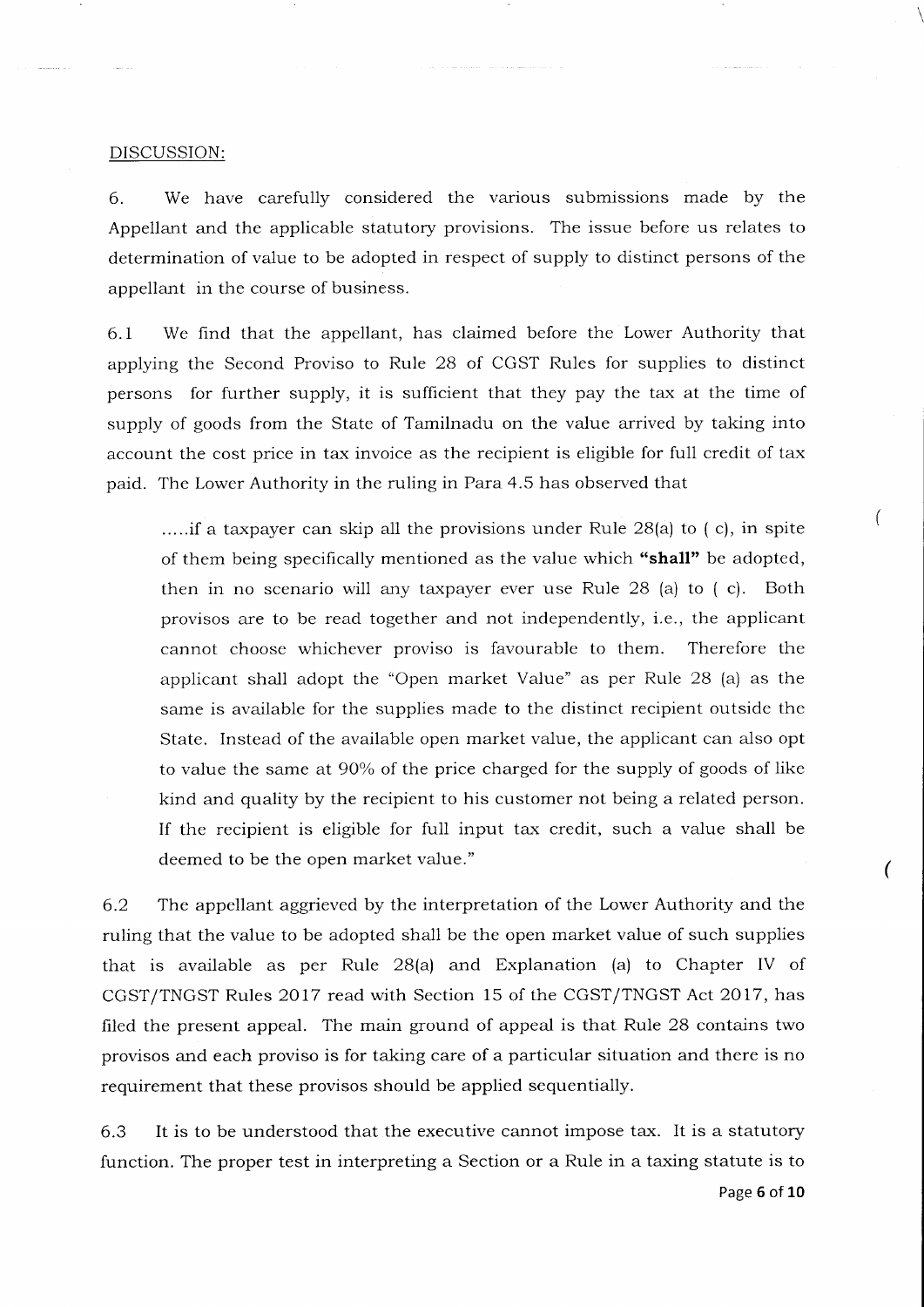understand as to what its language, according to its natural meaning, fairly and squarely states. There is no room for any intendment or presumption. Accordingly, we intend to look fairly at the language used.

7. Before proceeding further, Rule 28 of the CGST/TNGST Rules 2oI7 and the Explanation to Chapter IV of the rules are examined as under:

28. Value of supply of goods or services or both between distinct or related persons, other than through an agent.-

The value of the supply of goods or services or both between distinct persons as specified in sub-section (4) and (5) of section 25 or tuhere the supplier and recipient are related, other than where the supply is made through an agent, shall-

(a) be the open market ualue of such supply;

ſ

(b) if the open market value is not available, be the value of supply of goods or seruices of like kind and qualitg;

(c) if the value is not determinable under clause (a) or (b), be the value as determined by the application of rule 30 or rule 31, in that order:

Provided that where the goods are intended for further supply as such by the recipient, the value shall, at the option of the supplier, be an amount equivalent to ninety percent of the price charged for the supply of goods of like kind and quality by the recipient to his customer not being a related person:

Provided further that where the recipient is eligible for full input tax credit, the value declared in the invoice shall be deemed to be the open market value of the goods or seruices.

Explanation.-For the purposes of the provisions of this Chapter, the expressions-

(a) "open market ualue" of a supply of goods or seruices or both means the full value in money, excluding the integrated tax, central tax, State tax, Union territory tax and the cess payable by a person in  $a$ transaction, uhere the supplier and the recipient of the supplg are not related and the price is the sole consideration, to obtain such supply at the same time when the supplg being ualued is made;

(b) "supply of goods or services or both of like kind and quality" means any other supply of goods or seruices or both made under similar circumstances that, in respect of the characteristics, quality, quantity, functional components, materials, and the reputation of the goods or seruices or both first mentioned, is the same as, or closely or substantially resembles, that supplg of goods or seruices or both.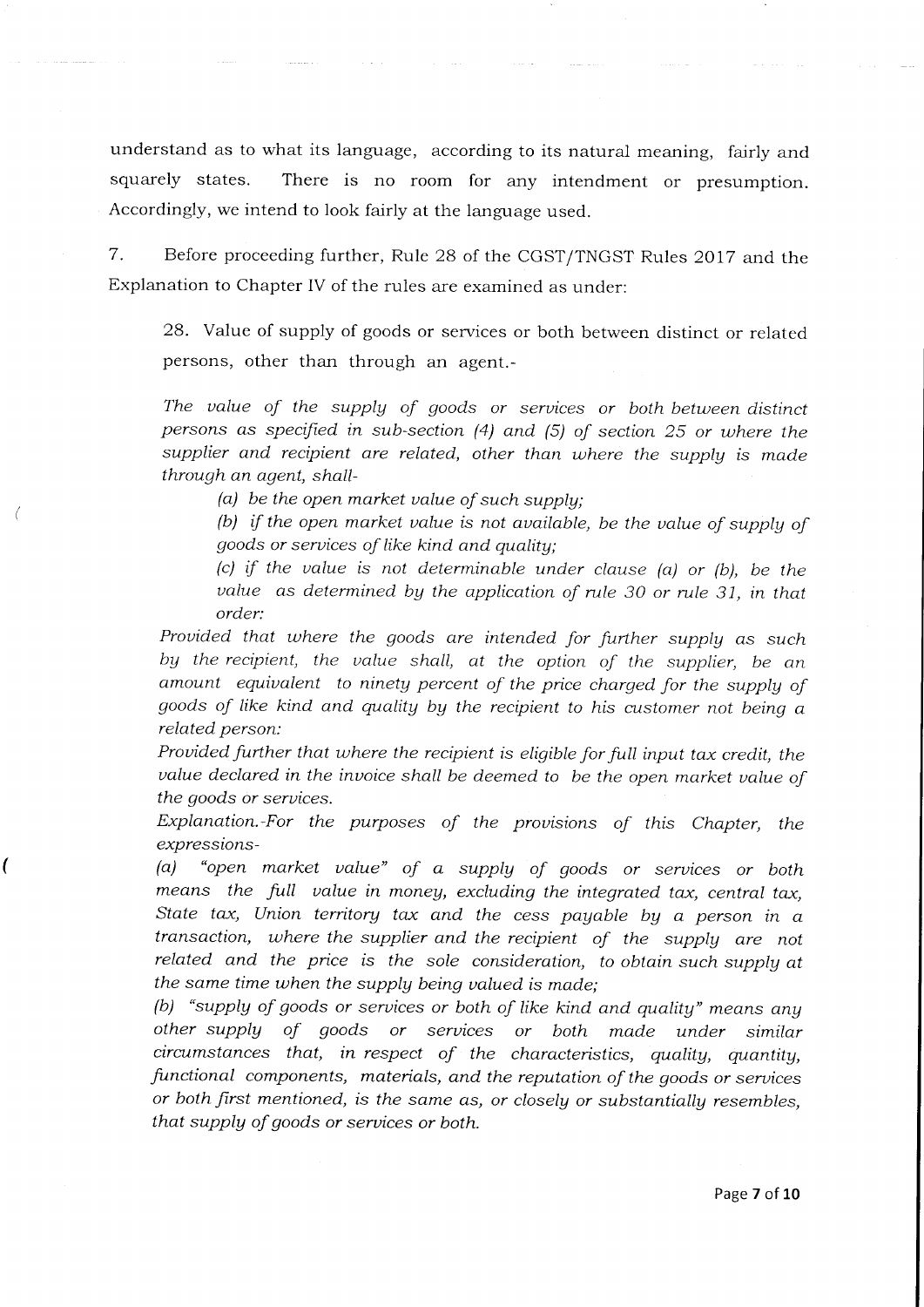7.I The rule is applicable for arriving at the value when the supplies are between distinct or related persons. The sub-rule (a) state to apply the 'Open market Value of such supply" and by the explanation (a) to Chapter IV, the said value is the value adopted for similar supply at the same time in respect of supplies to unrelated buyer. Sub-rule (b) and (c ) are applicable in cases where such 'Open Market Value'is not available. Examining the provisos to the Rule, it is clear that Proviso <sup>1</sup> provides for adopting 90% of the price charged for the supply of goods of like kind and quality by the recipient to his customer not being a related person, in cases of 'as such supply'and the second proviso states that when the recipient is eligible for full input tax credit, the value declared in the invoice is to be treated as Open Market Value.

7.2 In the case at hand, it is accepted by the appellant and the Lower Authority, that the sub-rule (b) and (c ) cannot be used for the reason that 'Open market value'is available. The claim of the appellant is that when the recipient is eligible for the credit, as per the second proviso to the Rule 28, the invoice value shall be the 'Open Market Value'and they need not apply the 'Open Market Value'as per the Explanation or to adopt an amount equivalent to ninety percent of the price charged by the recipient to the unrelated buyer as ruled by the Lower Authority. The appellant's view is that both the provisos are independent catering to different situations. It is also stated by the appellant that with the intention to avoid blocking of capital / funds, the legislature has provided a situation, where when the distinct person is eligible to take full input tax credit and is going to make further supply, then, in respect of initial supply, it is not necessary to adopt only open market value and pay higher tax and block such tax amounts.

7.3 We find that there is no specific regulation in the said Rules, that the rules are to be applied seriatim. Further looking at the construction of the said rule, it is evident that when an 'Open Market Value'is available, sub-rule (b) and ( c) may not be applicable but the same is not the case in respect of the provisos. Proviso <sup>1</sup> entitles the appellant to value at 90% of the ultimate sale value to the unrelated customer at the initial supply at his option in cases of 'as such supply'. A plain reading of this proviso gives an option to the person supplying to distinct or related

 $\big($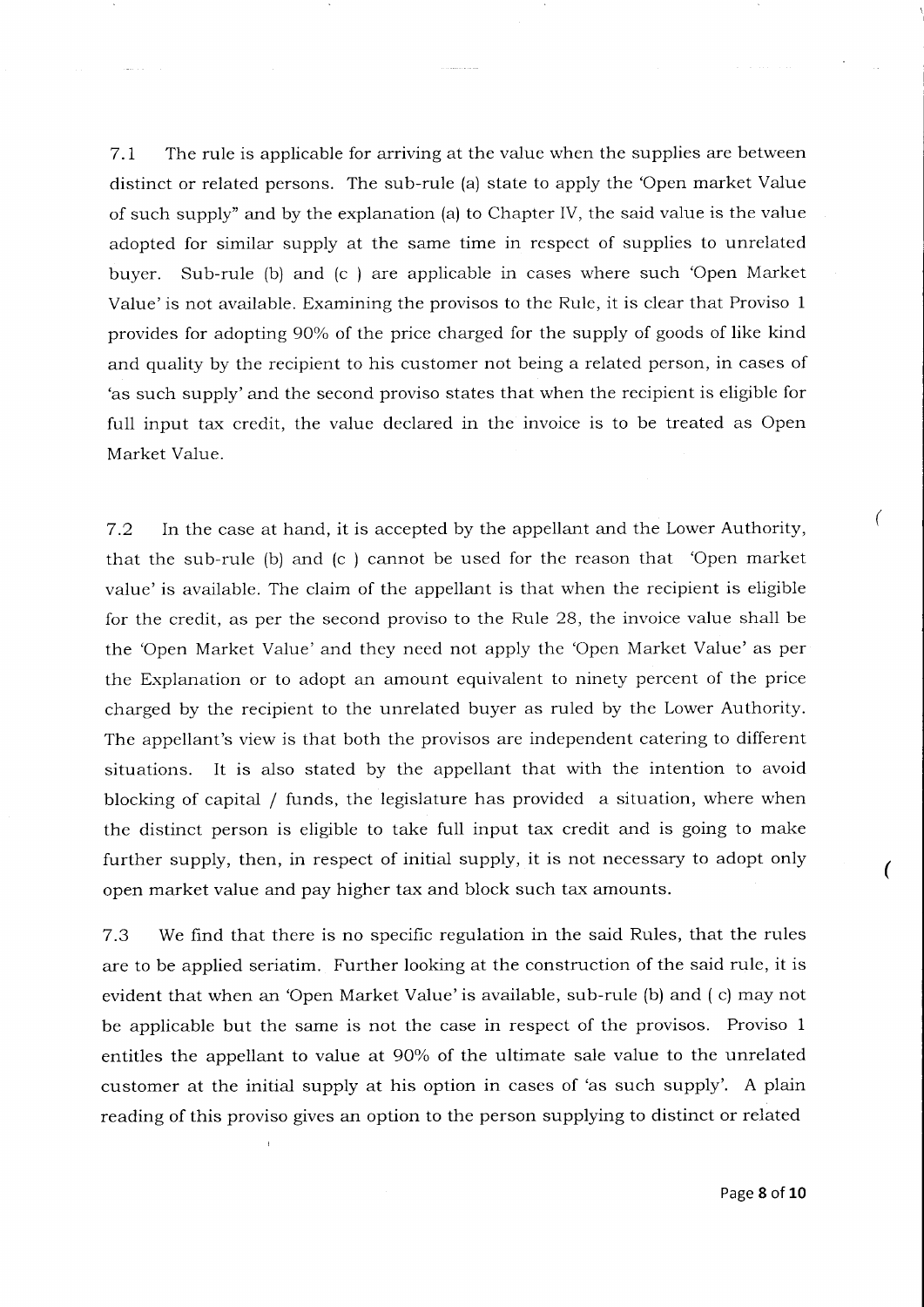person and do not mandate that the value of supply should be 90% of the ultimate sale value, even in such a scenario. Proviso 2 states that when the tax paid is available as full input tax credit, then the invoice value is the 'Open Market Value'. Considering the constructions of the rule as above, we find that the law provides the taxpayer an option to adopt 90% of the price charged as value to be adopted initially (i.e., supply between distinct persons) and in the alternative, in case of fu1l Input tax being available to the recipient as credit, the invoice value is declared as 'Open market value'. There is nothing to show that the second proviso is subordinate to the first. It independently deals with a scenario where the recipient is eligible for full input tax credit.

التاليب

7.4 Applying the above, to the specific facts and circumstances of the case at hand, we hold that when the supply is to the distinct person of the appellant and the recipient is eligible for full Input tax credit, the second proviso provides the value declared in the invoice to be the 'open market value' for such transaction. Also the second proviso does not restrict its application as in the first proviso, which is to be applied for cases of 'as such supply'only. Therefore, the appellants may adopt the value for supply to distinct person as provided under Proviso 2 to Rule 28 of the CGST/TNGST Rules 2OI7.

8. Accordingly, we set aside the ruling of the Original Advance Ruling Authority and rule as under

#### RULING

The appellant is eligible to adopt the value as per Second Proviso to Rule 28 of the CGST/TNGST Rules 2OI7, at the time of supply of goods from the State of Tamilnadu in the terms of the scenario discussed, in as much as the recipient distinct person is eligible for full Input Tax credit as required under the said proviso.

Commercial Tax BRITTPOR<sup>AAA</sup> **ADVANCE RULING** 1 3 NOV 7019 GOODS AND SERVICE TAX

 $\epsilon$ 

Chennai-5, Tamilnadu.

 $\mathbf{I} = \{ \mathbf{I} \in \mathbb{R}^d \mid \mathbf{I} \in \mathbb{R}^d \mid \mathbf{I} \in \mathbb{R}^d \}$ (M. AJIT KUMAR) Pr.Chief Commissioner of GST & Excise Chennai Zone /Member AAAR

i

Page 9 of 10

 $\{\mathbf{v}\}^{-1}$